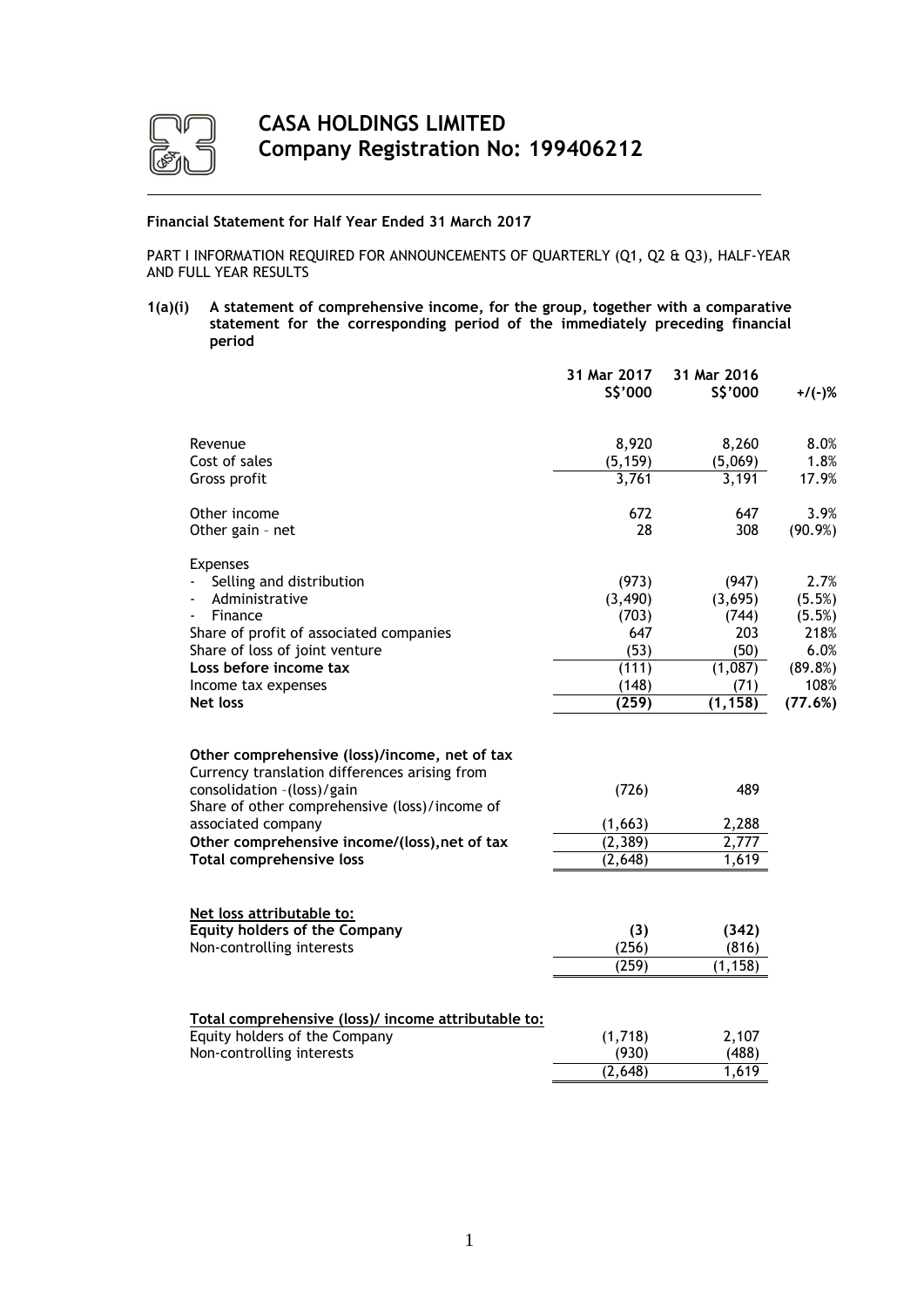#### **1(a)(ii) The accompanying notes to the financial statements form an integral part of the financial statements**

|                              | 31 Mar 2017<br>\$\$'000 | 31 Mar 2016<br>\$\$'000 |
|------------------------------|-------------------------|-------------------------|
| Charging/ (crediting):       |                         |                         |
| Other operating income:      |                         |                         |
| - Interest income            | (20)                    | (18)                    |
| - Rental income              | (240)                   | (223)                   |
| - Service income             | (400)                   | (399)                   |
| - Foreign exchange gain- net | (28)                    | (308)                   |
| Expenses:                    |                         |                         |
| - Depreciation               | 522                     | 515                     |
| - Employee compensation      |                         |                         |
| (including Directors'        |                         |                         |
| remuneration)                | 2,106                   | 2,201                   |
| - Interest on borrowings     | 703                     | 744                     |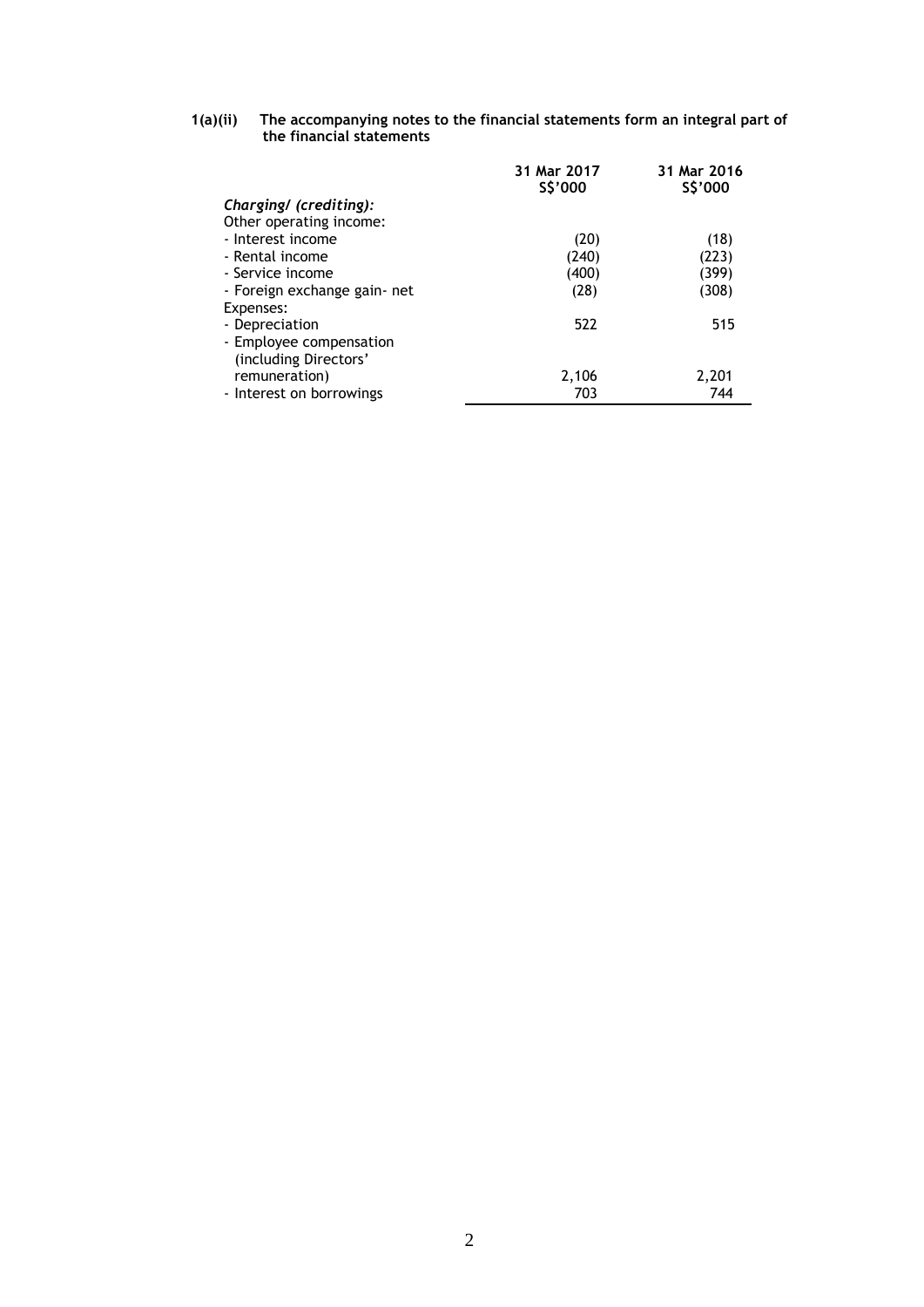## **1(b)(i) A statement of financial position (for the issuer and group), together with a comparative statement as at the end of the immediately preceding financial year.**

|                                                                       | <b>The Group</b> |              | <b>The Company</b> |              |
|-----------------------------------------------------------------------|------------------|--------------|--------------------|--------------|
|                                                                       | 31 Mar 2017      | 30 Sept 2016 | 31 Mar 2017        | 30 Sept 2016 |
|                                                                       | \$\$'000         | S\$'000      | \$\$'000           | S\$'000      |
| <b>Current assets</b>                                                 |                  |              |                    |              |
| Cash and cash bank balances                                           | 3,521            | 7,524        | 108                | 165          |
| Trade and other receivables                                           | 4,432            | 4,129        | 18,685             | 16,881       |
| Inventories                                                           | 4,192            | 4,151        |                    |              |
| Development properties                                                | 53,153           | 55,270       |                    |              |
| Assets held-for-sale                                                  | 297              | 660          | 297                | 660          |
| <b>Total current assets</b>                                           | 65,595           | 71,734       | 19,090             | 17,706       |
| <b>Non-current assets</b>                                             |                  |              |                    |              |
| Other receivables                                                     | 2,379            | 2,379        |                    |              |
| Club membership                                                       | 9                | 9            |                    |              |
| Investments in associated companies                                   | 35,401           | 36,416       | 18,948             | 18,948       |
| Investments in subsidiary corporations                                |                  |              | 12,959             | 12,959       |
| Investments in joint venture company                                  | 2,009            | 2,038        |                    |              |
| Property, plant and equipment                                         | 20,019           | 20,695       |                    |              |
| Deferred income tax assets                                            | 8                | 7            |                    |              |
| Derivative financial instrument                                       | 3,916            | 3,579        |                    |              |
| Total non-current assets                                              | 63,741           | 65,123       | 31,907             | 31,907       |
| <b>Total assets</b>                                                   | 129,336          | 136,857      | 50,997             | 49,613       |
| Liabilities and shareholder's equity                                  |                  |              |                    |              |
| <b>Current liabilities</b>                                            |                  |              |                    |              |
| Trade and other payables                                              | 21,858           | 21,625       | 11,825             | 11,830       |
| <b>Borrowings</b>                                                     | 9,984            | 9,853        |                    |              |
| Current income tax liabilities                                        | 295              | 305          |                    |              |
| Provisions                                                            | 319              | 319          |                    |              |
| <b>Total current liabilities</b>                                      | 32,456           | 32,102       | 11,825             | 11,830       |
|                                                                       |                  |              |                    |              |
| Non-current liabilities                                               |                  |              |                    |              |
| <b>Borrowings</b>                                                     | 20,588           | 25,847       |                    |              |
| Other payables                                                        | 3,367            | 3,328        |                    |              |
| Provisions                                                            | 158              | 165          |                    |              |
| <b>Total non-current liabilities</b>                                  | 24,113           | 29,340       |                    |              |
|                                                                       |                  |              |                    |              |
| <b>Total liabilities</b>                                              | 56,569           | 61,442       | 11,825             | 11,830       |
| Net assets                                                            | 72,767           | 75,415       | 39,172             | 37,783       |
| Capital and reserves attributable to<br>equity holders of the Company |                  |              |                    |              |
| Share capital                                                         | 32,315           | 32,315       | 32,315             | 32,315       |
| Currency translation reserves                                         | (11, 812)        | (10,097)     |                    |              |
| Revaluation reserves                                                  | 13,393           | 13,393       |                    |              |
| Retained profits                                                      | 36,616           | 36,619       | 6,857              | 5,468        |
| Equity attributable to equity holders                                 |                  |              |                    |              |
| of the Company                                                        | 70,512           | 72,230       | 39,172             | 37,783       |
| Non-controlling interests                                             | 2,255            | 3,185        |                    |              |
|                                                                       | 72,767           | 75,415       | 39,172             | 37,783       |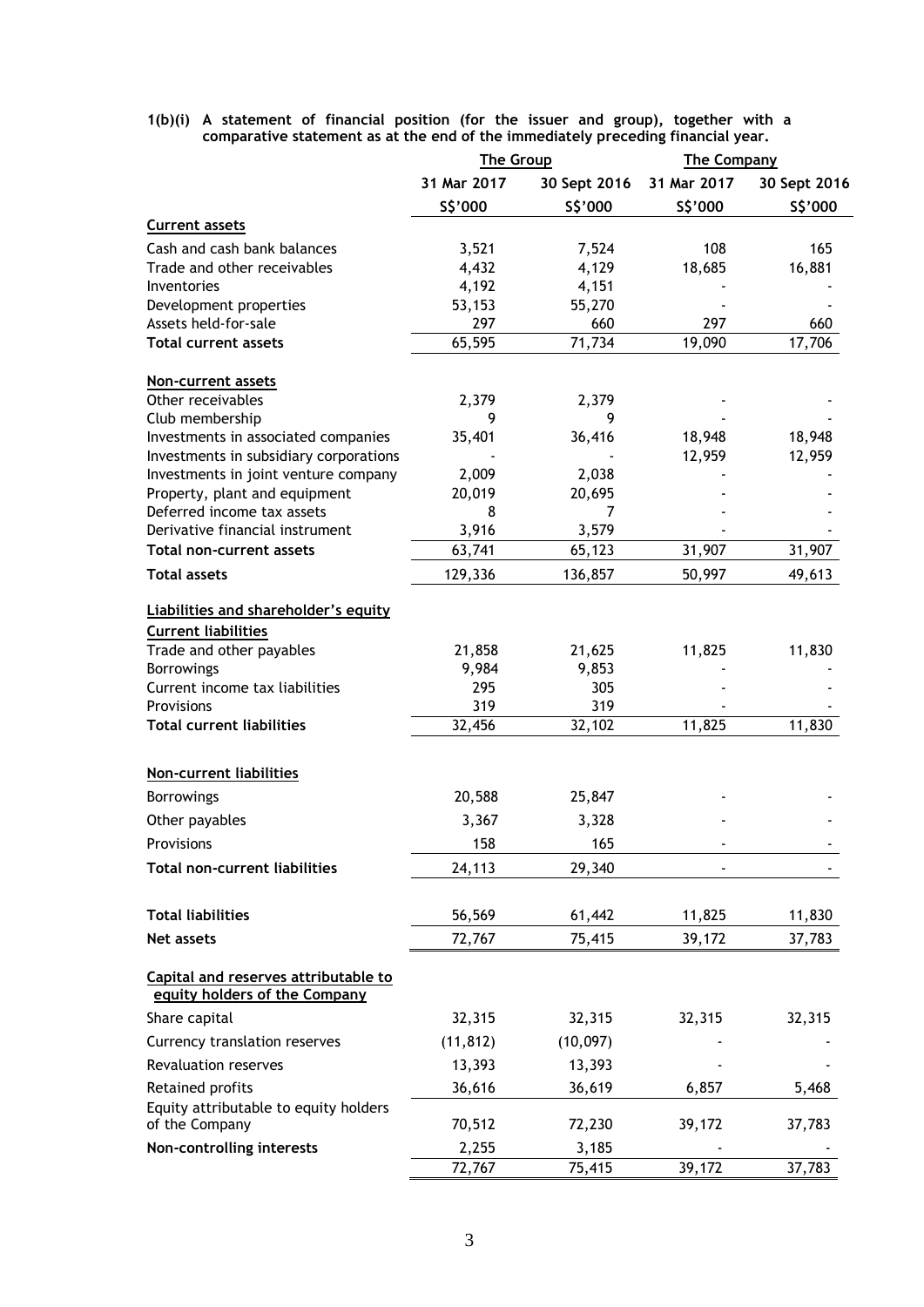# **1(b)(ii) Aggregate amount of group's borrowings and debt securities.**

|                                                       |                    | As at 31 Mar 2017        |                    | As at 30 Sept 2016       |
|-------------------------------------------------------|--------------------|--------------------------|--------------------|--------------------------|
|                                                       | Secured<br>S\$'000 | Unsecured<br>S\$'000     | Secured<br>S\$'000 | Unsecured<br>S\$'000     |
| Amount repayable in one year or<br>less, or on demand | 9.984              | $\blacksquare$           | 9.853              | $\sim$                   |
| Amount repayable after one year                       | 20,588             | $\overline{\phantom{a}}$ | 25,847             | $\overline{\phantom{0}}$ |

The Group's borrowings are secured by certain bank deposits, land held for property development and corporate guarantees.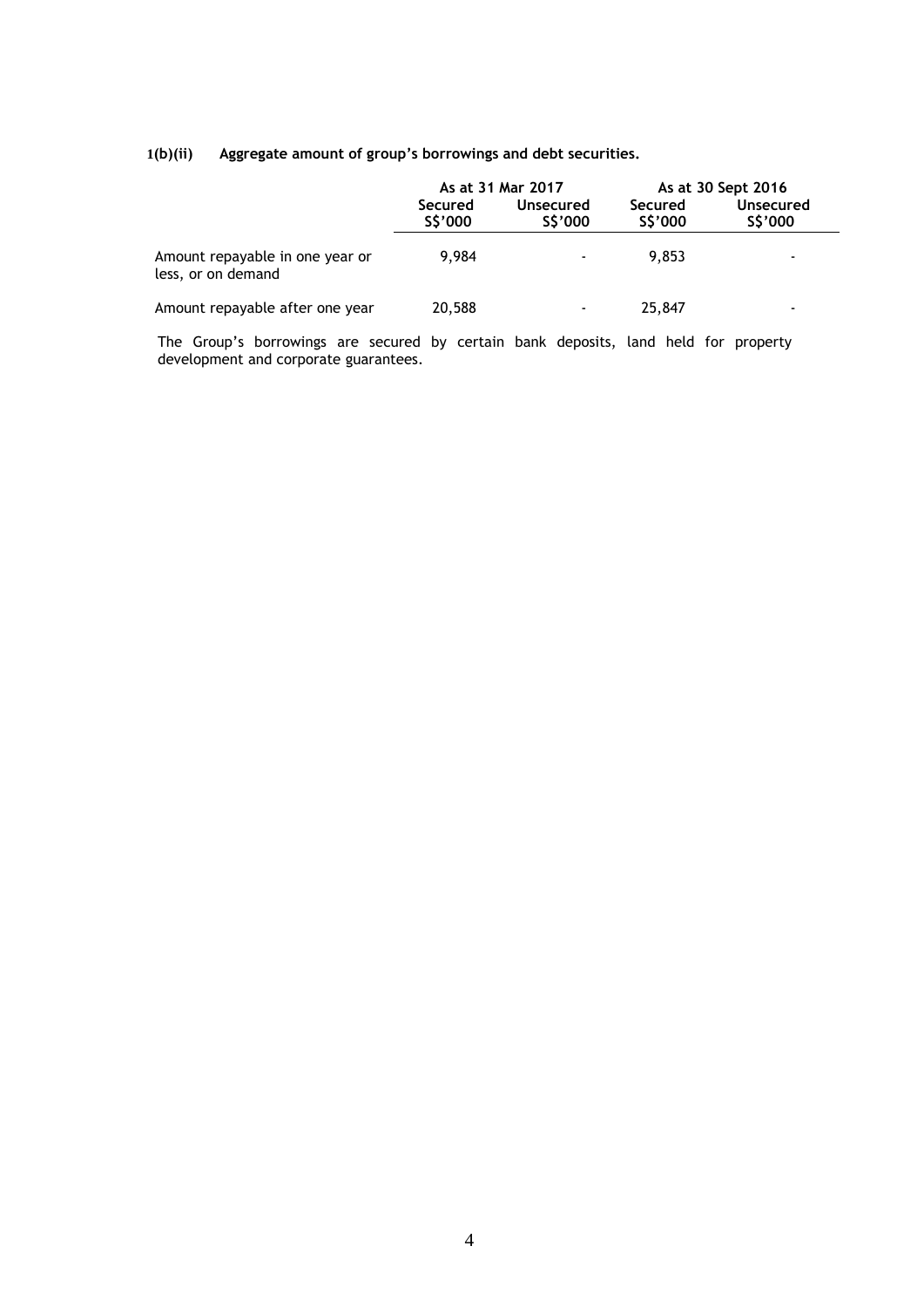**1(c) A statement of cash flows (for the group), together with a comparative statement for the corresponding period of the immediately preceding financial year**

| (1, 158)<br>Net loss<br>(259)<br>Adjustment for:<br>522<br>Depreciation<br>515<br>148<br>71<br>Income tax expense<br>(20)<br>(18)<br>Interest income<br>703<br>744<br>Interest expense<br>Share of profit of associated companies<br>(647)<br>(203)<br>Share of loss of joint venture<br>53<br>50<br>11<br>Loss on disposal of property, plant and equipment<br>(61)<br>(437)<br>Unrealised currency translation gain<br>$\overline{(49)}$<br>Operating cash flows before working capital changes<br>63<br>251<br>Inventories<br>(41)<br>1,029<br>Trade and other receivables<br>(337)<br>(654)<br>Trade and other payables<br>(449)<br>(226)<br>Development properties<br>(37)<br>351<br>Cash (used in)/generated from operations<br>(801)<br>(113)<br>Income tax paid<br>(157)<br>CASH FLOWS (USED IN) /GENERATED FROM OPERATING<br><b>ACTIVITIES</b><br>(958)<br>238<br><b>CASH FLOWS FROM INVESTING ACTIVITIES</b><br>(146)<br>Purchase of property, plant and equipment<br>(58)<br>(4, 136)<br>Investments in associated companies<br>Proceeds from disposal of property held for sale<br>363<br>(2,012)<br>(107)<br>Investment in joint venture<br>18<br>20<br>Interest received<br>CASH FLOWS GENERATED FROM/(USED IN) INVESTING<br>218<br><b>ACTIVITIES</b><br>(6, 276)<br><b>CASH FLOWS FROM FINANCING ACTIVITIES</b><br>(114)<br>Repayment of borrowings<br>(4, 156)<br>1,189<br>Proceeds from related parties' borrowings<br>1,477<br>(26)<br>Increase/(decrease) in bills payable<br>435<br>Interest paid<br>(824)<br>(1,036)<br>Increase in bank deposits pledged<br>(10)<br>(77)<br>CASH FLOWS USED IN FINANCING ACTIVITIES<br>(3,078)<br>(64)<br>(3, 818)<br>(6, 102)<br>Net change in cash and bank balances<br>Cash and bank balances at the beginning of the financial<br>6,722<br>12,295<br>period<br>Effects of exchange rate changes on cash and bank balances<br>(160)<br>129<br>Cash and bank balance at the end of the financial period<br>2,744<br>6,322<br>Represented by:<br>Cash and bank balances<br>3,521<br>7,144<br>Less: Bank deposits pledged<br>(822)<br>(777)<br>2,744<br>6,322 | 31 Mar 2017<br>\$\$'000 | 31 Mar 2016<br>S\$'000 |
|---------------------------------------------------------------------------------------------------------------------------------------------------------------------------------------------------------------------------------------------------------------------------------------------------------------------------------------------------------------------------------------------------------------------------------------------------------------------------------------------------------------------------------------------------------------------------------------------------------------------------------------------------------------------------------------------------------------------------------------------------------------------------------------------------------------------------------------------------------------------------------------------------------------------------------------------------------------------------------------------------------------------------------------------------------------------------------------------------------------------------------------------------------------------------------------------------------------------------------------------------------------------------------------------------------------------------------------------------------------------------------------------------------------------------------------------------------------------------------------------------------------------------------------------------------------------------------------------------------------------------------------------------------------------------------------------------------------------------------------------------------------------------------------------------------------------------------------------------------------------------------------------------------------------------------------------------------------------------------------------------------------------------------------------------------------------------------------------------------------------|-------------------------|------------------------|
|                                                                                                                                                                                                                                                                                                                                                                                                                                                                                                                                                                                                                                                                                                                                                                                                                                                                                                                                                                                                                                                                                                                                                                                                                                                                                                                                                                                                                                                                                                                                                                                                                                                                                                                                                                                                                                                                                                                                                                                                                                                                                                                     |                         |                        |
|                                                                                                                                                                                                                                                                                                                                                                                                                                                                                                                                                                                                                                                                                                                                                                                                                                                                                                                                                                                                                                                                                                                                                                                                                                                                                                                                                                                                                                                                                                                                                                                                                                                                                                                                                                                                                                                                                                                                                                                                                                                                                                                     |                         |                        |
|                                                                                                                                                                                                                                                                                                                                                                                                                                                                                                                                                                                                                                                                                                                                                                                                                                                                                                                                                                                                                                                                                                                                                                                                                                                                                                                                                                                                                                                                                                                                                                                                                                                                                                                                                                                                                                                                                                                                                                                                                                                                                                                     |                         |                        |
|                                                                                                                                                                                                                                                                                                                                                                                                                                                                                                                                                                                                                                                                                                                                                                                                                                                                                                                                                                                                                                                                                                                                                                                                                                                                                                                                                                                                                                                                                                                                                                                                                                                                                                                                                                                                                                                                                                                                                                                                                                                                                                                     |                         |                        |
|                                                                                                                                                                                                                                                                                                                                                                                                                                                                                                                                                                                                                                                                                                                                                                                                                                                                                                                                                                                                                                                                                                                                                                                                                                                                                                                                                                                                                                                                                                                                                                                                                                                                                                                                                                                                                                                                                                                                                                                                                                                                                                                     |                         |                        |
|                                                                                                                                                                                                                                                                                                                                                                                                                                                                                                                                                                                                                                                                                                                                                                                                                                                                                                                                                                                                                                                                                                                                                                                                                                                                                                                                                                                                                                                                                                                                                                                                                                                                                                                                                                                                                                                                                                                                                                                                                                                                                                                     |                         |                        |
|                                                                                                                                                                                                                                                                                                                                                                                                                                                                                                                                                                                                                                                                                                                                                                                                                                                                                                                                                                                                                                                                                                                                                                                                                                                                                                                                                                                                                                                                                                                                                                                                                                                                                                                                                                                                                                                                                                                                                                                                                                                                                                                     |                         |                        |
|                                                                                                                                                                                                                                                                                                                                                                                                                                                                                                                                                                                                                                                                                                                                                                                                                                                                                                                                                                                                                                                                                                                                                                                                                                                                                                                                                                                                                                                                                                                                                                                                                                                                                                                                                                                                                                                                                                                                                                                                                                                                                                                     |                         |                        |
|                                                                                                                                                                                                                                                                                                                                                                                                                                                                                                                                                                                                                                                                                                                                                                                                                                                                                                                                                                                                                                                                                                                                                                                                                                                                                                                                                                                                                                                                                                                                                                                                                                                                                                                                                                                                                                                                                                                                                                                                                                                                                                                     |                         |                        |
|                                                                                                                                                                                                                                                                                                                                                                                                                                                                                                                                                                                                                                                                                                                                                                                                                                                                                                                                                                                                                                                                                                                                                                                                                                                                                                                                                                                                                                                                                                                                                                                                                                                                                                                                                                                                                                                                                                                                                                                                                                                                                                                     |                         |                        |
|                                                                                                                                                                                                                                                                                                                                                                                                                                                                                                                                                                                                                                                                                                                                                                                                                                                                                                                                                                                                                                                                                                                                                                                                                                                                                                                                                                                                                                                                                                                                                                                                                                                                                                                                                                                                                                                                                                                                                                                                                                                                                                                     |                         |                        |
|                                                                                                                                                                                                                                                                                                                                                                                                                                                                                                                                                                                                                                                                                                                                                                                                                                                                                                                                                                                                                                                                                                                                                                                                                                                                                                                                                                                                                                                                                                                                                                                                                                                                                                                                                                                                                                                                                                                                                                                                                                                                                                                     |                         |                        |
|                                                                                                                                                                                                                                                                                                                                                                                                                                                                                                                                                                                                                                                                                                                                                                                                                                                                                                                                                                                                                                                                                                                                                                                                                                                                                                                                                                                                                                                                                                                                                                                                                                                                                                                                                                                                                                                                                                                                                                                                                                                                                                                     |                         |                        |
|                                                                                                                                                                                                                                                                                                                                                                                                                                                                                                                                                                                                                                                                                                                                                                                                                                                                                                                                                                                                                                                                                                                                                                                                                                                                                                                                                                                                                                                                                                                                                                                                                                                                                                                                                                                                                                                                                                                                                                                                                                                                                                                     |                         |                        |
|                                                                                                                                                                                                                                                                                                                                                                                                                                                                                                                                                                                                                                                                                                                                                                                                                                                                                                                                                                                                                                                                                                                                                                                                                                                                                                                                                                                                                                                                                                                                                                                                                                                                                                                                                                                                                                                                                                                                                                                                                                                                                                                     |                         |                        |
|                                                                                                                                                                                                                                                                                                                                                                                                                                                                                                                                                                                                                                                                                                                                                                                                                                                                                                                                                                                                                                                                                                                                                                                                                                                                                                                                                                                                                                                                                                                                                                                                                                                                                                                                                                                                                                                                                                                                                                                                                                                                                                                     |                         |                        |
|                                                                                                                                                                                                                                                                                                                                                                                                                                                                                                                                                                                                                                                                                                                                                                                                                                                                                                                                                                                                                                                                                                                                                                                                                                                                                                                                                                                                                                                                                                                                                                                                                                                                                                                                                                                                                                                                                                                                                                                                                                                                                                                     |                         |                        |
|                                                                                                                                                                                                                                                                                                                                                                                                                                                                                                                                                                                                                                                                                                                                                                                                                                                                                                                                                                                                                                                                                                                                                                                                                                                                                                                                                                                                                                                                                                                                                                                                                                                                                                                                                                                                                                                                                                                                                                                                                                                                                                                     |                         |                        |
|                                                                                                                                                                                                                                                                                                                                                                                                                                                                                                                                                                                                                                                                                                                                                                                                                                                                                                                                                                                                                                                                                                                                                                                                                                                                                                                                                                                                                                                                                                                                                                                                                                                                                                                                                                                                                                                                                                                                                                                                                                                                                                                     |                         |                        |
|                                                                                                                                                                                                                                                                                                                                                                                                                                                                                                                                                                                                                                                                                                                                                                                                                                                                                                                                                                                                                                                                                                                                                                                                                                                                                                                                                                                                                                                                                                                                                                                                                                                                                                                                                                                                                                                                                                                                                                                                                                                                                                                     |                         |                        |
|                                                                                                                                                                                                                                                                                                                                                                                                                                                                                                                                                                                                                                                                                                                                                                                                                                                                                                                                                                                                                                                                                                                                                                                                                                                                                                                                                                                                                                                                                                                                                                                                                                                                                                                                                                                                                                                                                                                                                                                                                                                                                                                     |                         |                        |
|                                                                                                                                                                                                                                                                                                                                                                                                                                                                                                                                                                                                                                                                                                                                                                                                                                                                                                                                                                                                                                                                                                                                                                                                                                                                                                                                                                                                                                                                                                                                                                                                                                                                                                                                                                                                                                                                                                                                                                                                                                                                                                                     |                         |                        |
|                                                                                                                                                                                                                                                                                                                                                                                                                                                                                                                                                                                                                                                                                                                                                                                                                                                                                                                                                                                                                                                                                                                                                                                                                                                                                                                                                                                                                                                                                                                                                                                                                                                                                                                                                                                                                                                                                                                                                                                                                                                                                                                     |                         |                        |
|                                                                                                                                                                                                                                                                                                                                                                                                                                                                                                                                                                                                                                                                                                                                                                                                                                                                                                                                                                                                                                                                                                                                                                                                                                                                                                                                                                                                                                                                                                                                                                                                                                                                                                                                                                                                                                                                                                                                                                                                                                                                                                                     |                         |                        |
|                                                                                                                                                                                                                                                                                                                                                                                                                                                                                                                                                                                                                                                                                                                                                                                                                                                                                                                                                                                                                                                                                                                                                                                                                                                                                                                                                                                                                                                                                                                                                                                                                                                                                                                                                                                                                                                                                                                                                                                                                                                                                                                     |                         |                        |
|                                                                                                                                                                                                                                                                                                                                                                                                                                                                                                                                                                                                                                                                                                                                                                                                                                                                                                                                                                                                                                                                                                                                                                                                                                                                                                                                                                                                                                                                                                                                                                                                                                                                                                                                                                                                                                                                                                                                                                                                                                                                                                                     |                         |                        |
|                                                                                                                                                                                                                                                                                                                                                                                                                                                                                                                                                                                                                                                                                                                                                                                                                                                                                                                                                                                                                                                                                                                                                                                                                                                                                                                                                                                                                                                                                                                                                                                                                                                                                                                                                                                                                                                                                                                                                                                                                                                                                                                     |                         |                        |
|                                                                                                                                                                                                                                                                                                                                                                                                                                                                                                                                                                                                                                                                                                                                                                                                                                                                                                                                                                                                                                                                                                                                                                                                                                                                                                                                                                                                                                                                                                                                                                                                                                                                                                                                                                                                                                                                                                                                                                                                                                                                                                                     |                         |                        |
|                                                                                                                                                                                                                                                                                                                                                                                                                                                                                                                                                                                                                                                                                                                                                                                                                                                                                                                                                                                                                                                                                                                                                                                                                                                                                                                                                                                                                                                                                                                                                                                                                                                                                                                                                                                                                                                                                                                                                                                                                                                                                                                     |                         |                        |
|                                                                                                                                                                                                                                                                                                                                                                                                                                                                                                                                                                                                                                                                                                                                                                                                                                                                                                                                                                                                                                                                                                                                                                                                                                                                                                                                                                                                                                                                                                                                                                                                                                                                                                                                                                                                                                                                                                                                                                                                                                                                                                                     |                         |                        |
|                                                                                                                                                                                                                                                                                                                                                                                                                                                                                                                                                                                                                                                                                                                                                                                                                                                                                                                                                                                                                                                                                                                                                                                                                                                                                                                                                                                                                                                                                                                                                                                                                                                                                                                                                                                                                                                                                                                                                                                                                                                                                                                     |                         |                        |
|                                                                                                                                                                                                                                                                                                                                                                                                                                                                                                                                                                                                                                                                                                                                                                                                                                                                                                                                                                                                                                                                                                                                                                                                                                                                                                                                                                                                                                                                                                                                                                                                                                                                                                                                                                                                                                                                                                                                                                                                                                                                                                                     |                         |                        |
|                                                                                                                                                                                                                                                                                                                                                                                                                                                                                                                                                                                                                                                                                                                                                                                                                                                                                                                                                                                                                                                                                                                                                                                                                                                                                                                                                                                                                                                                                                                                                                                                                                                                                                                                                                                                                                                                                                                                                                                                                                                                                                                     |                         |                        |
|                                                                                                                                                                                                                                                                                                                                                                                                                                                                                                                                                                                                                                                                                                                                                                                                                                                                                                                                                                                                                                                                                                                                                                                                                                                                                                                                                                                                                                                                                                                                                                                                                                                                                                                                                                                                                                                                                                                                                                                                                                                                                                                     |                         |                        |
|                                                                                                                                                                                                                                                                                                                                                                                                                                                                                                                                                                                                                                                                                                                                                                                                                                                                                                                                                                                                                                                                                                                                                                                                                                                                                                                                                                                                                                                                                                                                                                                                                                                                                                                                                                                                                                                                                                                                                                                                                                                                                                                     |                         |                        |
|                                                                                                                                                                                                                                                                                                                                                                                                                                                                                                                                                                                                                                                                                                                                                                                                                                                                                                                                                                                                                                                                                                                                                                                                                                                                                                                                                                                                                                                                                                                                                                                                                                                                                                                                                                                                                                                                                                                                                                                                                                                                                                                     |                         |                        |
|                                                                                                                                                                                                                                                                                                                                                                                                                                                                                                                                                                                                                                                                                                                                                                                                                                                                                                                                                                                                                                                                                                                                                                                                                                                                                                                                                                                                                                                                                                                                                                                                                                                                                                                                                                                                                                                                                                                                                                                                                                                                                                                     |                         |                        |
|                                                                                                                                                                                                                                                                                                                                                                                                                                                                                                                                                                                                                                                                                                                                                                                                                                                                                                                                                                                                                                                                                                                                                                                                                                                                                                                                                                                                                                                                                                                                                                                                                                                                                                                                                                                                                                                                                                                                                                                                                                                                                                                     |                         |                        |
|                                                                                                                                                                                                                                                                                                                                                                                                                                                                                                                                                                                                                                                                                                                                                                                                                                                                                                                                                                                                                                                                                                                                                                                                                                                                                                                                                                                                                                                                                                                                                                                                                                                                                                                                                                                                                                                                                                                                                                                                                                                                                                                     |                         |                        |
|                                                                                                                                                                                                                                                                                                                                                                                                                                                                                                                                                                                                                                                                                                                                                                                                                                                                                                                                                                                                                                                                                                                                                                                                                                                                                                                                                                                                                                                                                                                                                                                                                                                                                                                                                                                                                                                                                                                                                                                                                                                                                                                     |                         |                        |
|                                                                                                                                                                                                                                                                                                                                                                                                                                                                                                                                                                                                                                                                                                                                                                                                                                                                                                                                                                                                                                                                                                                                                                                                                                                                                                                                                                                                                                                                                                                                                                                                                                                                                                                                                                                                                                                                                                                                                                                                                                                                                                                     |                         |                        |
|                                                                                                                                                                                                                                                                                                                                                                                                                                                                                                                                                                                                                                                                                                                                                                                                                                                                                                                                                                                                                                                                                                                                                                                                                                                                                                                                                                                                                                                                                                                                                                                                                                                                                                                                                                                                                                                                                                                                                                                                                                                                                                                     |                         |                        |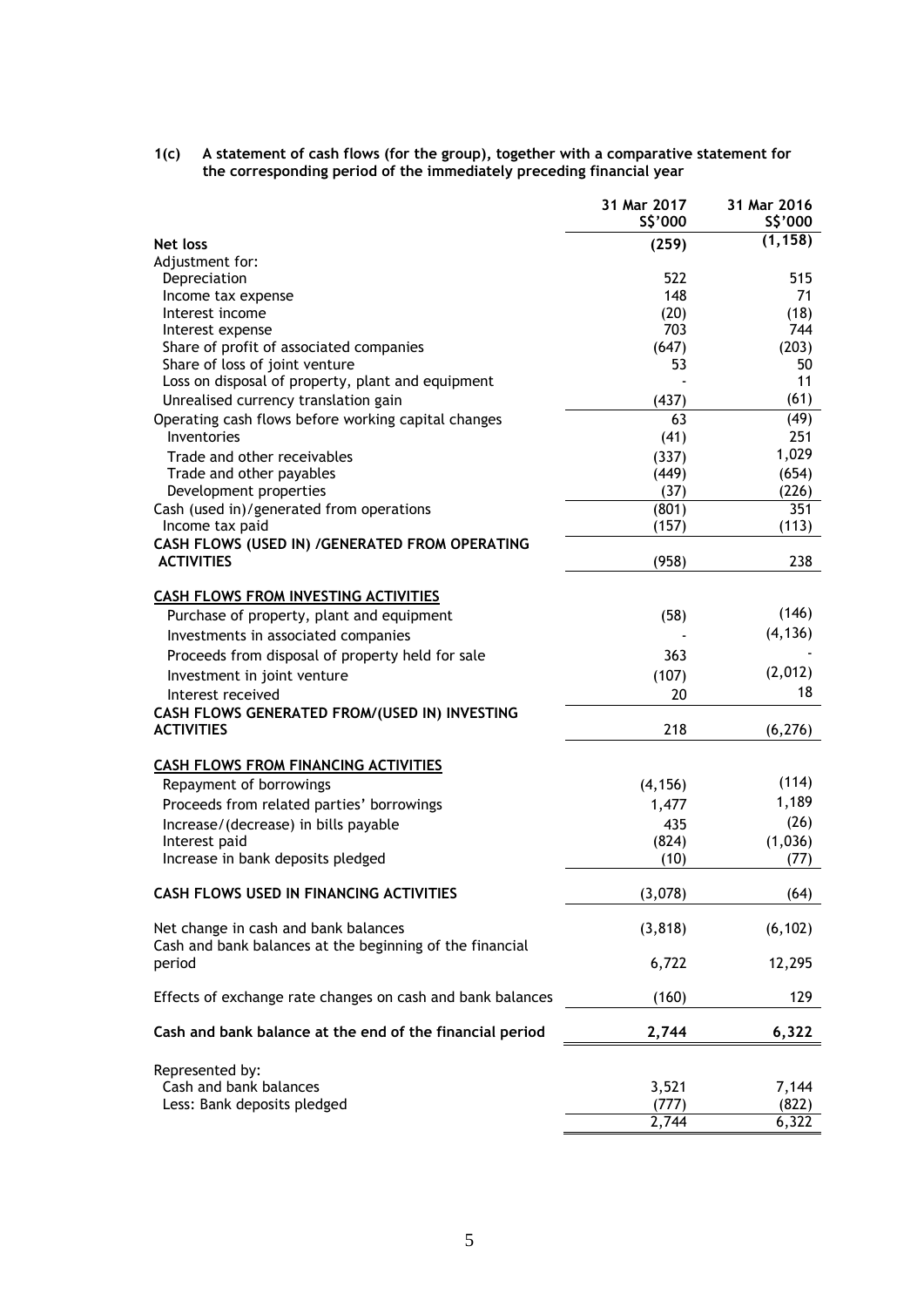**1(d)(i) A statement (for the issuer and group) showing either (i) all changes in equity or (ii) changes in equity other than those arising from capitalization issues and distributions to shareholders, together with a comparative statement for the corresponding period of the immediately preceding financial year.** 

|                                                                    | Attributable to equity holders of the Company |                                                |                                           |                                        |                   |                                              |                             |
|--------------------------------------------------------------------|-----------------------------------------------|------------------------------------------------|-------------------------------------------|----------------------------------------|-------------------|----------------------------------------------|-----------------------------|
|                                                                    | <b>Share</b><br>capital<br>\$\$'000           | Currency<br>translation<br>reserve<br>\$\$'000 | <b>Revaluation</b><br>reserve<br>\$\$'000 | <b>Retained</b><br>profits<br>\$\$'000 | Total<br>\$\$'000 | Non-<br>controlling<br>interests<br>\$\$'000 | Total<br>equity<br>\$\$'000 |
| The Group                                                          |                                               |                                                |                                           |                                        |                   |                                              |                             |
| Balance as at 1 Oct 2016                                           | 32,315                                        | (10,097)                                       | 13,393                                    | 36,619                                 | 72,230            | 3,185                                        | 75,415                      |
| Total comprehensive<br>$income/(loss)$ for the<br>financial period |                                               | (1,715)                                        |                                           | (3)                                    | (1,718)           | (930)                                        | (2,648)                     |
| Balance as at 31 Mar 2017                                          | 32,315                                        | (11, 812)                                      | 13,393                                    | 36,616                                 | 70,512            | 2,255                                        | 72,767                      |
| The Group<br>Balance as at 1 Oct 2015                              | 32,315                                        | (11,063)                                       | 12,827                                    | 36,554                                 | 70,633            | 4,866                                        | 75,499                      |
| Total comprehensive<br>(loss)/income for the<br>financial period   |                                               | 966                                            | 566                                       | 65                                     | 1,597             | (1,681)                                      | (84)                        |
| Balance as at 30 Sep 2016                                          | 32,315                                        | (10,097)                                       | 13,393                                    | 36,619                                 | 72,230            | 3,185                                        | 75,415                      |

|                                                                   | Attributable to equity holders of the Company |                                    |                               |                            |         |                                  |                 |
|-------------------------------------------------------------------|-----------------------------------------------|------------------------------------|-------------------------------|----------------------------|---------|----------------------------------|-----------------|
|                                                                   | <b>Share</b><br>capital                       | Currency<br>translation<br>reserve | <b>Revaluation</b><br>reserve | <b>Retained</b><br>profits | Total   | Non-<br>controlling<br>interests | Total<br>equity |
|                                                                   | S\$'000                                       | S\$'000                            | \$\$'000                      | \$\$'000                   | S\$'000 | \$\$'000                         | \$\$'000        |
| <b>The Company</b>                                                |                                               |                                    |                               |                            |         |                                  |                 |
| Balance as at 1 Oct 2016<br>Total comprehensive<br>income for the | 32,315                                        |                                    |                               | 5,468                      | 37,783  |                                  | 37,783          |
| financial period                                                  |                                               |                                    |                               | 1,389                      | 1,389   |                                  | 1,389           |
| Balance as at 31 Mar 2017                                         | 32,315                                        |                                    |                               | 6,857                      | 39,172  |                                  | 39,172          |
|                                                                   |                                               |                                    |                               |                            |         |                                  |                 |
| <b>The Company</b>                                                |                                               |                                    |                               |                            |         |                                  |                 |
| Balance as at 1 Oct 2015<br>Total comprehensive<br>income for the | 32,315                                        |                                    |                               | 2,419                      | 35,734  |                                  | 34,734          |
| financial period                                                  |                                               | ۰                                  |                               | 3,049                      | 3,049   |                                  | 3,049           |
| Balance as at 30 Sep 2016                                         | 32,315                                        |                                    |                               | 5,468                      | 37,783  |                                  | 37,783          |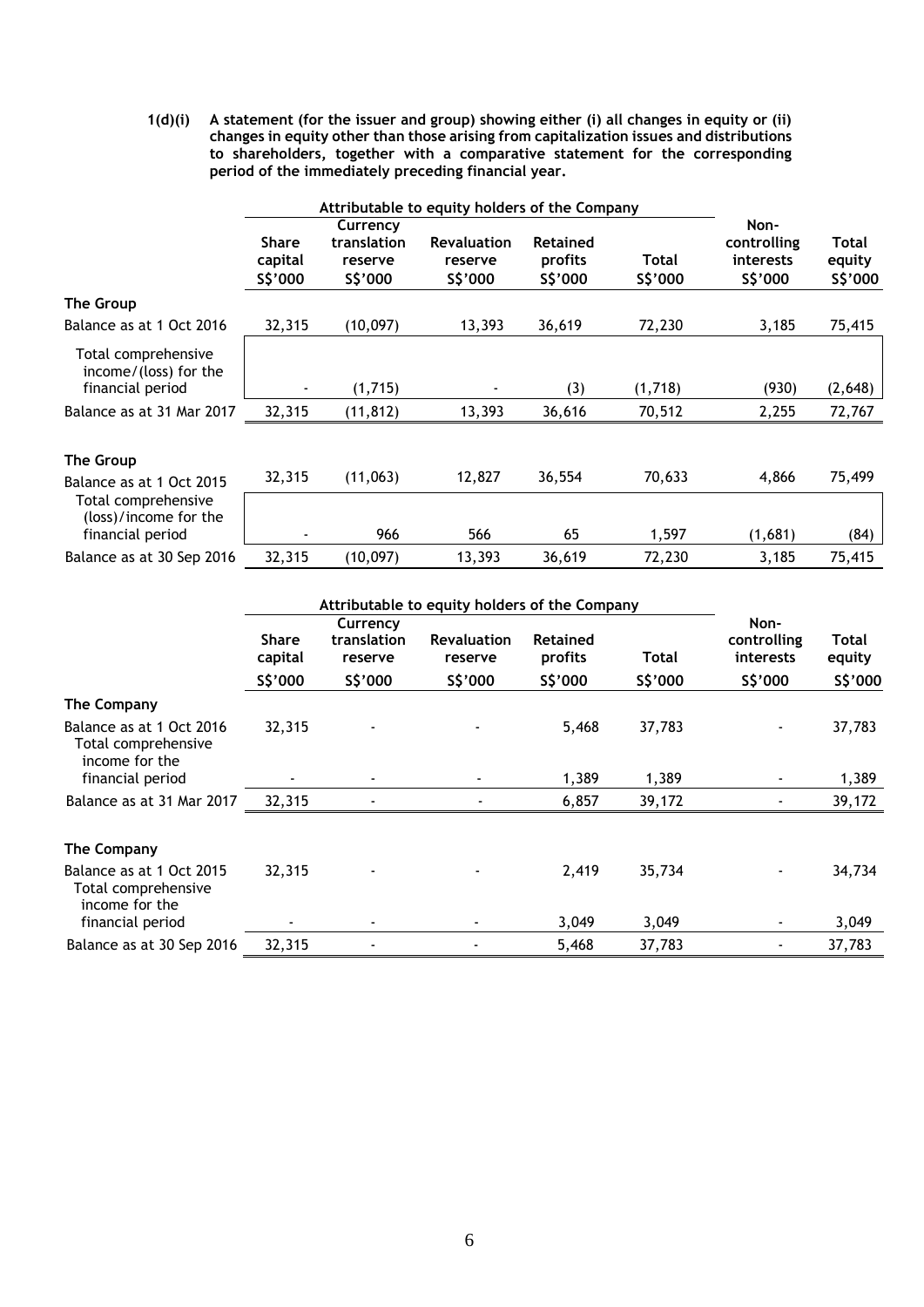**1(d)(ii) Details of any changes in the company's share capital arising from rights issue, bonus issue, share buy-backs, exercise of share options or warrants, conversion of other issues of equity securities, issue of shares for cash or as consideration for acquisition or for any other purpose since the end of the previous period reported on. State also the number of shares that may be issued on conversion of all the outstanding convertibles as at the end of the current financial period reported on and as at the end of the corresponding period of the immediately preceding financial year.** 

Nil.

**1(d)(iii) To show the total number of issued shares excluding treasury shares as at the end of the current financial period and as at the end of the immediately preceding year**

The total number of issued shares of the Company was 209,826,140 as at 31 March 2017 (30 September 2016: 209,826,140).

**1(d)(iv) A statement showing all sales, transfers, disposal, cancellation and/or use of treasury shares as at the end of the current financial period reported on**

Not applicable.

**2. Whether the figures have been audited or reviewed and in accordance with which auditing standard or practice.** 

The figures have not been audited nor reviewed.

**3. Where the figures have been audited or reviewed, the auditors' report (including any qualifications or emphasis of a matter).** 

Not applicable.

**4. Whether the same accounting policies and methods of computation as in the issuer's most recently audited annual financial statements have been applied.** 

Yes. The Company and the Group have applied the same accounting policies and methods of computation as in the Group's most recently audited financial statements for the financial year ended 30 September 2016.

**5. If there are any changes in the accounting policies and methods of computation, including any required by an accounting standard, what has changed, as well as the reasons for, and the effect of, the change.** 

The adoption of all the new and revised Singapore Financial Reporting Standards did not result in significant changes in the Group's accounting policies.

**6. Earnings per ordinary share of the group for the current financial period reported on and the corresponding period of the immediately preceding financial year, after deducting any provision for preference dividends.** 

| The Group                                                                                                                     |     | 31 Mar 2017 31 Mar 2016 |
|-------------------------------------------------------------------------------------------------------------------------------|-----|-------------------------|
| Amounts in cents<br>(Loss) per ordinary share for the period reported on based<br>on net profit attributable to shareholders: |     |                         |
| (i) Based on the weighted average number of ordinary<br>shares on issue                                                       | NM* | (0.16)                  |
| (ii) Based on a fully diluted basis                                                                                           | NM* | (0.16)                  |

The earnings per share is calculated based on the Group's net loss/profit attributable to the equity holders of the Company divided by the issued share capital of the Company of 209,826,140 shares.

\*Not Meaningful. Loss per ordinary shares is less than 0.01 cent per share as the loss for the period is approximately \$3,000.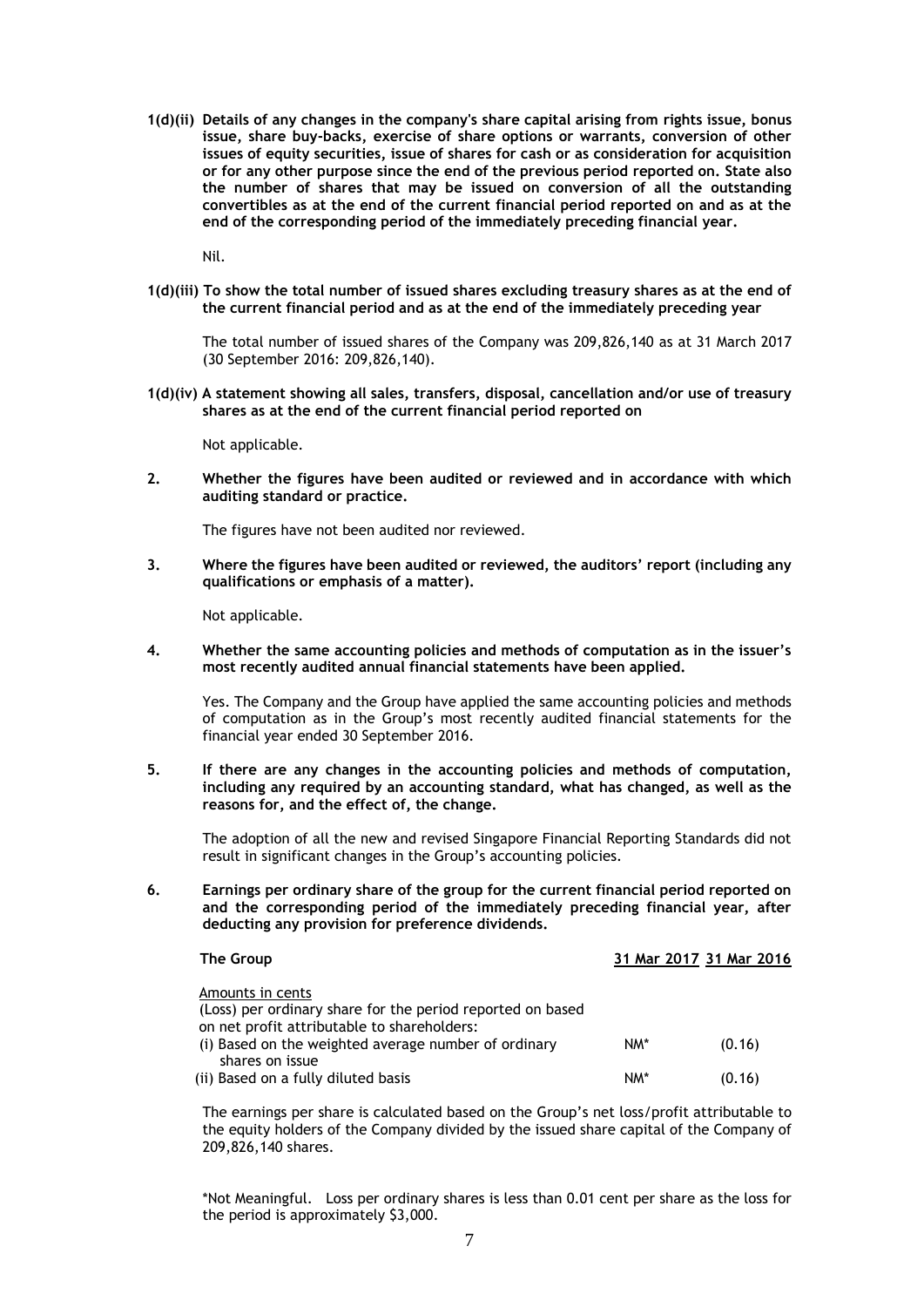**7. Net asset value (for the issuer and group) per ordinary share based on issued share capital of the issuer at the end of the(a) current financial period reported on; and (b) immediately preceding financial year.** 

|                                                                              | The Group   |                         | The Company |             |  |
|------------------------------------------------------------------------------|-------------|-------------------------|-------------|-------------|--|
|                                                                              | 31 Mar 2017 | 30 Sep 2016 31 Mar 2017 |             | 30 Sep 2016 |  |
| Amounts in cents<br>Net asset value (NAV) per<br>ordinary share based on the |             |                         |             |             |  |
| issued share capital at the end<br>of the period                             | 33.60       | 34.42                   | 18.67       | 18.01       |  |

**8. A review of the performance of the group, to the extent necessary for a reasonable understanding of the group's business. The review must discuss any significant factors that affected the turnover, costs, and earnings of the group for the current financial period reported on, including (where applicable) seasonal or cyclical factors; it must also discuss any material factors that affected the cash flow, working capital, assets or liabilities of the group during the current financial period reported on**

## **Review of Performance**

The Group reported revenue of S\$8.9 million in the half year ended 31 March 2017 ("HY2017") as compared to S\$8.2 million in the half year ended 31 March 2016 ("HY 2015"), an increase of S\$0.7 million or 8.0%.

Consistent with the increase in revenue, gross profit has also increased by 17.9% respectively.

Other gain of S\$30,000 in HY2017 was pertaining to exchange gain on operation. Other gain of S\$0.3 million recorded in HY 2016 was pertaining to exchange gain on foreign currencies advances to subsidiaries in Malaysia due to rebound of Ringgit Malaysia against Singapore Dollar during the period. The Ringgit Advances to subsidiaries were capitalized during HY 2017 and any gain or loss on consolidation is reflected in Currency Translation Differences arising from Consolidation under Other Comprehensive (Loss)/Income.

Finance expense decreased by 5.5% which was in line with decrease in borrowings.

Share of profit of associated companies increased by S\$0.4 million due to improvement in profit contributed by Fiamma Holdings Limited as result of increase in sales.

As a result of the above, the Group reported loss before income tax of S\$0.1 million in HY2017 as compared to loss before tax of S\$1.0 million in HY2016. After taking into account of income tax expenses and loss attributable to non-controlling interest, the Group reported net loss attributable to equity holders of the Company of S\$3,000 in HY2017 as compared to net loss attributable to equity holders of the Company of S\$300,000 in HY2016.

# **Balance Sheet**

## **Trade and other receivables**

Trade and other receivables increased by 7.3% as a result of increase in sales.

## **Investment in associated companies**

Investment in associated companies decreased by S\$1.0 million mainly due to share of associated companies profit of S\$0.6 million less foreign exchange loss of S\$1.6 million arising from depreciation of Ringgit Malaysia denominated assets.

## **Derivative financial instrument**

Cross currency interest rate swap ("CCIRS) is transacted to hedge the Group's foreign currency borrowing. The derivative financial instrument asset/liability represents the fair value gain/loss made on the CCIRS.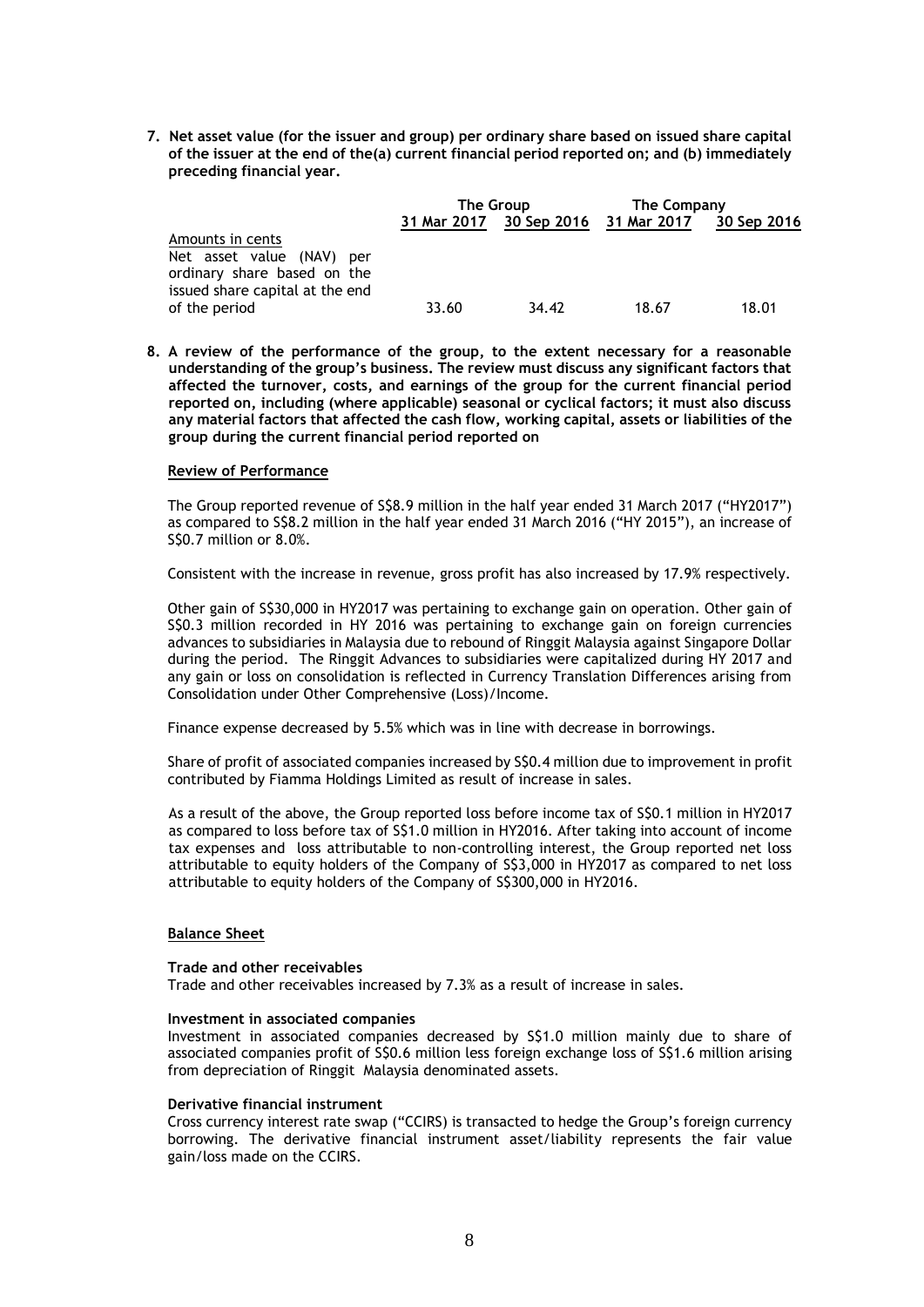## **Review of cashflow**

The Group reported that a net decrease in cash and cash equivalents. The decrease is in line with net decrease in borrowings due to repayment of principal and interests.

**9. Where a forecast, or a prospect statement, has been previously disclosed to shareholders, any variance between it and the actual results.** 

There was no forecast or prospect statement disclosed to the shareholders in the previous announcement.

**10. A commentary at the date of the announcement of the significant trends and competitive conditions of the industry in which the group operates and any known factors or events that may affect the group in the next reporting period and the next 12 months.** 

In light of the challenging economic landscape and shift in consumer buying platform, the trading segment performances for the next reporting period remain challenging. However, the Group remains focused on expanding its product ranges, increasing its product brands and cautiously explore new markets and new selling platforms.

As the property market sentiment in Iskandar stay lackluster despite the recent progress of Singapore-Malaysia High Speed Rail (HSR) Project, the Group remains cautious in launching its product at an appropriate time.

# **11 Dividend**

## **(a) Current Financial Period Reported On**

No dividend was declared for the current financial period reported on.

**(b) Corresponding Period of the Immediately Preceding Financial Year**

No dividend was declared for the corresponding period of the immediately Preceding Financial Year.

## **(c) Date payable**

Not applicable

**(d) Books closure date**

Not applicable

## **12. If no dividend has been declared/recommended, a statement to that effect.**

No dividend was declared / recommended.

**13. If the Group has obtained a general mandate from shareholders for IPTs, the aggregate value of such transactions as required under Rule 920(1)(a)(ii).** 

## **If no IPT mandate has been obtained, please make a statement to that effect.**

The Group has not obtained any IPT mandate during the period.

## **14. Confirmation Pursuant to the Rule 705(5) Of the SGX-ST Listing Manual**

On behalf of the Board of Directors of the Company, we, the undersigned, hereby confirm to the best of our knowledge, nothing has come to the attention of the board directors which may render the interim financial results to be false or misleading, in any material aspect.